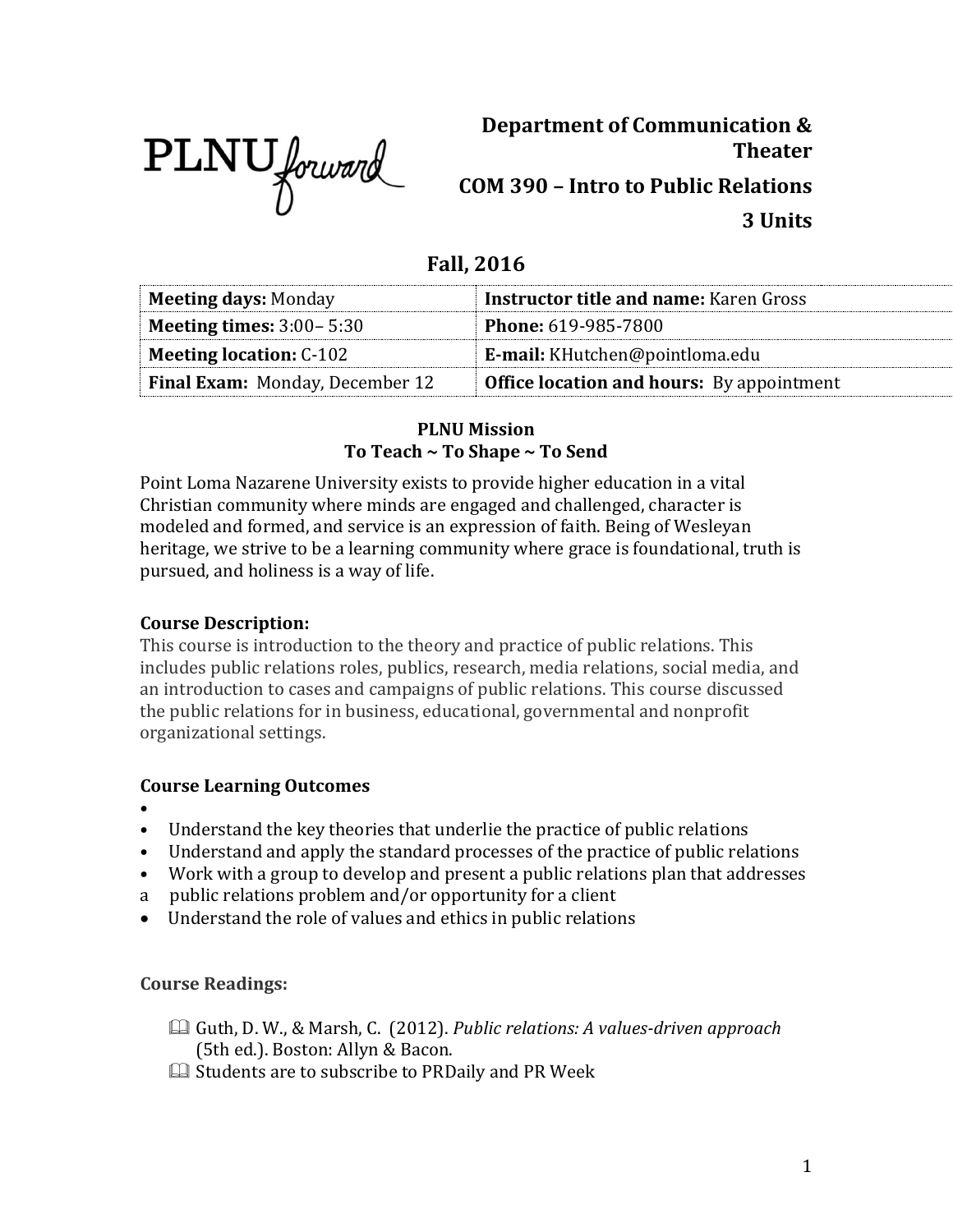#### **Course Format and Expectations**

Over the semester, we will study an introduction to public relations and current issues. In class discussion and exercises will draw on readings from the textbook, case studies, and current events and require students to apply the knowledge learned in the readings to various activities and group work. Study groups of 5-6 students will be formed to develop a public relations plan for a client utilizing the information provided in lectures, guest speakers and readings. Every week we will have roundtable discussions on current events of the week and quizzes on class materials. Therefore, it is crucial that students complete all assigned readings before class and more importantly, attend and participate in every class session.

#### **Assessment Requirements:**

**Midterm & Final Exam Exam** – the midterm and final exams will be in-class and will consist of 50 multiple choice, fill -in –the- blank and matching questions and 5 essay responses. The essay questions will be weighted as 50% of the grade with the multiple chose, fill in and matching questions representing the other 50% of the grade. Insight, analysis and clear connections to course content, and a sophisticated writing style will be what I look for.

**Group Project -** Because public relations professionals work in teams, each student will participate in a group of four to six people to develop a public relations plan for a client of your choice, within certain guidelines. I'll give you specific instructions for the project at the time of its assignment.

There are four progress assignments on the group project which are required to be turned in as outlined in the class schedule below. Each of these assignments will be graded (10 pts. Each) and input provided on line in Canvas so that the group can improve on the final product for the group plan submitted at the end of the semester. I am always available to meet with each of the groups individually during office hours to review their PR plans prior to submittal.

**Current events quizzes/ case studies** – over the course of the semester, we will have six case study analyses and/or current events quizzes in class. Each of these will be graded (10 pts. each).

**Participation** – This is a hands-on, student -centered course. Therefore, you will be graded on your participation. Those who are energetic, contributory, and consistent with attendance will receive a "good participation grade as your contribution to and involvement with the class goes down, so will your grade. If you are not sure where you stand, see me and we'll chat. Your contributions to our roundtable discussions and group projects will be considered when calculating your participation grade.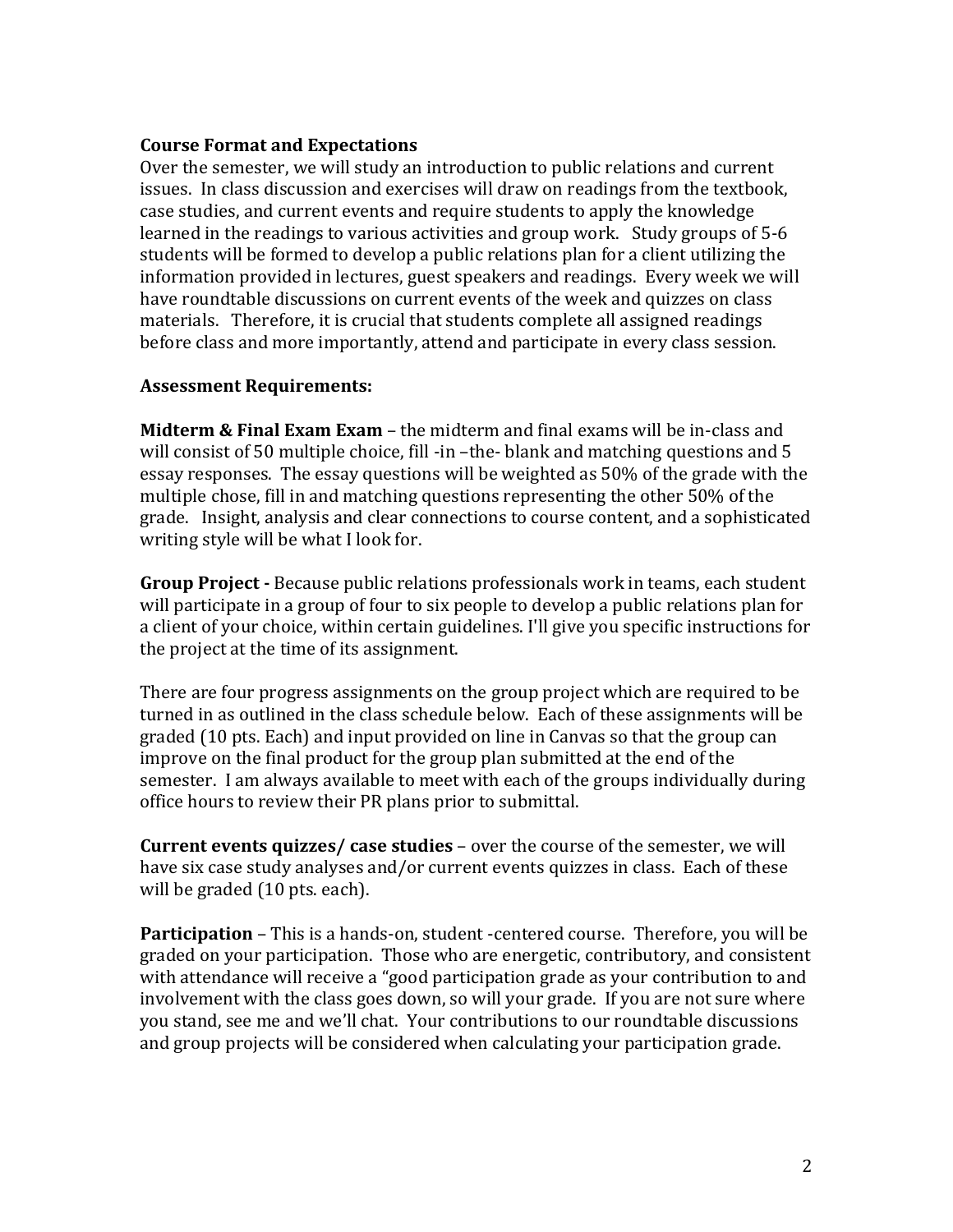#### **Grading:**

|                        | <b>Point Possible</b> | <b>Your Score</b> |
|------------------------|-----------------------|-------------------|
| Classroom case         | $100$ pts.            |                   |
| studies/quizzes        |                       |                   |
| PR Plan & presentation | $150$ pts.            |                   |
| Mid-Term Exam          | $100$ pts.            |                   |
| Final Exam             | $100$ pts.            |                   |
| <b>Total Points</b>    | 450 pts.              |                   |

#### **Grading Scale:**

| Grade | Percent | <b>Points</b> | Grade | Percent  | <b>Points</b> |
|-------|---------|---------------|-------|----------|---------------|
|       | 93-100  | $418 - 450$   |       | 73-76    | $329 - 346$   |
| $A-$  | 90-92   | $405 - 417$   | С-    | 70-72    | $315 - 328$   |
| $B+$  | 87-89   | $392 - 404$   | $D+$  | 67-69    | $302 - 314$   |
| B     | 83-86   | $374 - 391$   | D     | 63-66    | 284 - 301     |
| $B -$ | 80-82   | $360 - 373$   | $D-$  | 60-62    | $270 - 283$   |
| $C+$  | 77-79   | $347 - 359$   | F     | $0 - 59$ | $0 - 269$     |

Grading Standards:

"A's"…are awarded for work that is highly exceptional, shows insight and analysis in submittals and class discussion and **goes beyond all minimal requirements** 

- "B's"…are awarded for work that is above average and goes beyond minimal requirements.
- "C's"…are awarded for work that meets basic standards and requirements.
- "D's"……..are awarded for below average work that usually lacks minimal requirements.
- "F's"……..are awarded for work that clearly does not meet minimal standards, or is not completed.

# **Assignments:**

All assignments must be typed and submitted on Canvas by 10 pm the day before class. Please note that standard font and margins are expected of one inch and 12 point font (Times New Roman). All papers should be double-spaced. **There should be no grammatical errors or misspelled words in your assignments. Always proofread your assignments and have someone else proof them too.**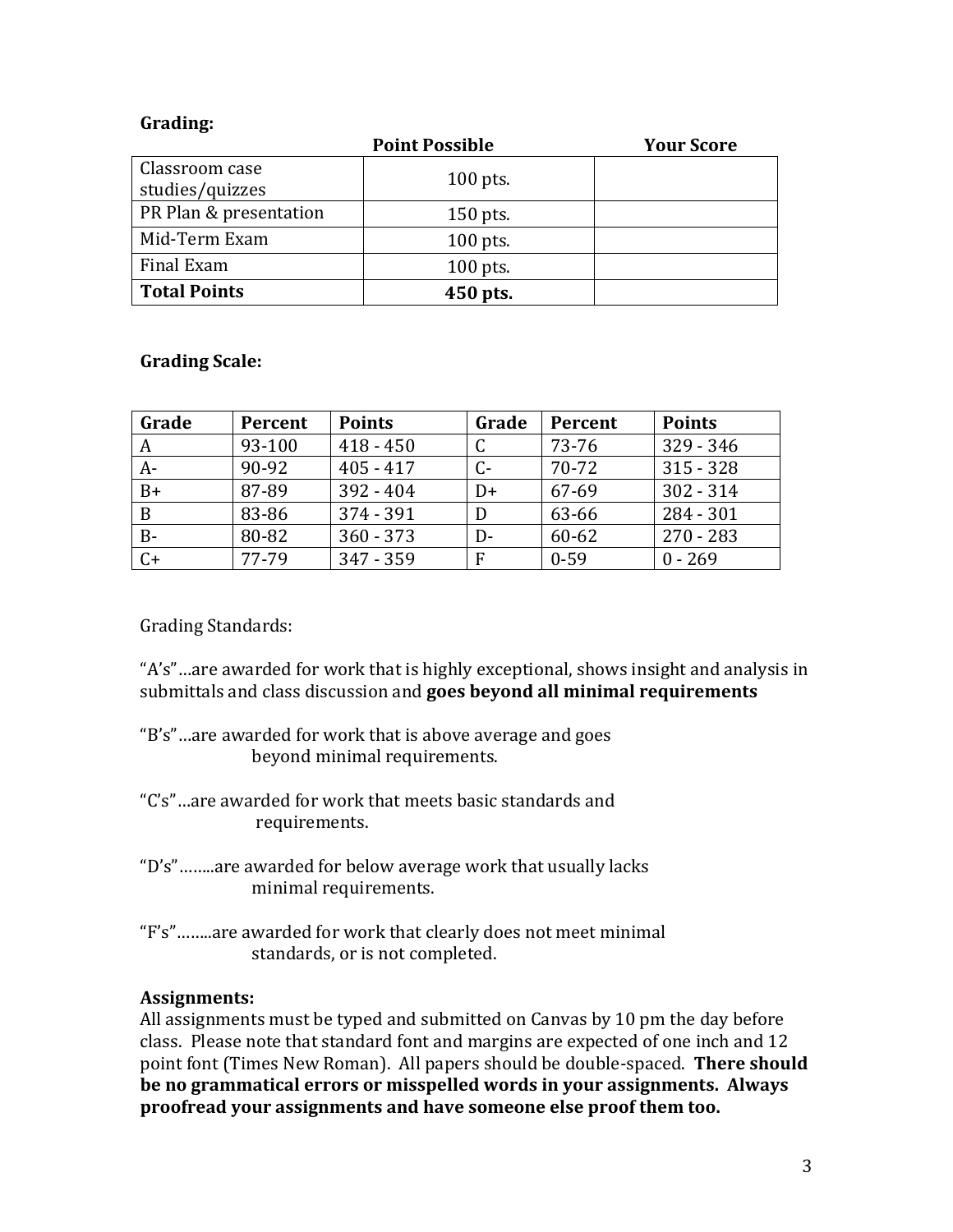Hand written work from class must be completely legible or it will not be accepted.

All assignments are due on the day and time as specified. Please submit online. Late assignments will not be accepted.

# **Grade Concerns:**

If you feel that you were unjustly evaluated on any assignment, please talk with me within 2 weeks after the assignment has been returned. An appeal is welcome by scheduling an appointment. Please come with a well reasoned and written explanation of why the grade should be changed, and I will be happy to discuss it with you. Asking for an appeal and defending your case does not secure, nor imply a change of grade. If at any point during the course you are concerned with your overall class grade or other issues in the course, please feel free to make an appointment or stop by my office. I want to help you learn and succeed in this course.

# **INCOMPLETES AND LATE ASSIGNMENTS**

All assignments are to be submitted/turned in by the beginning of the class session when they are due—including assignments posted in Canvas. Incompletes will only be assigned in extremely unusual circumstances.

# **FINAL EXAMINATION POLICY**

Successful completion of this class requires taking the final examination **on its scheduled day**. The final examination schedule is posted on th[e Class Schedules](http://www.pointloma.edu/experience/academics/class-schedules) site.

# **PLNU COPYRIGHT POLICY**

Point Loma Nazarene University, as a non-profit educational institution, is entitled by law to use materials protected by the US Copyright Act for classroom education. Any use of those materials outside the class may violate the law.

# **PLNU ACADEMIC HONESTY POLICY**

Students should demonstrate academic honesty by doing original work and by giving appropriate credit to the ideas of others. Academic dishonesty is the act of presenting information, ideas, and/or concepts as one's own when in reality they are the results of another person's creativity and effort. A faculty member who believes a situation involving academic dishonesty has been detected may assign a failing grade for that assignment or examination, or, depending on the seriousness of the offense, for the course. Faculty should follow and students may appeal using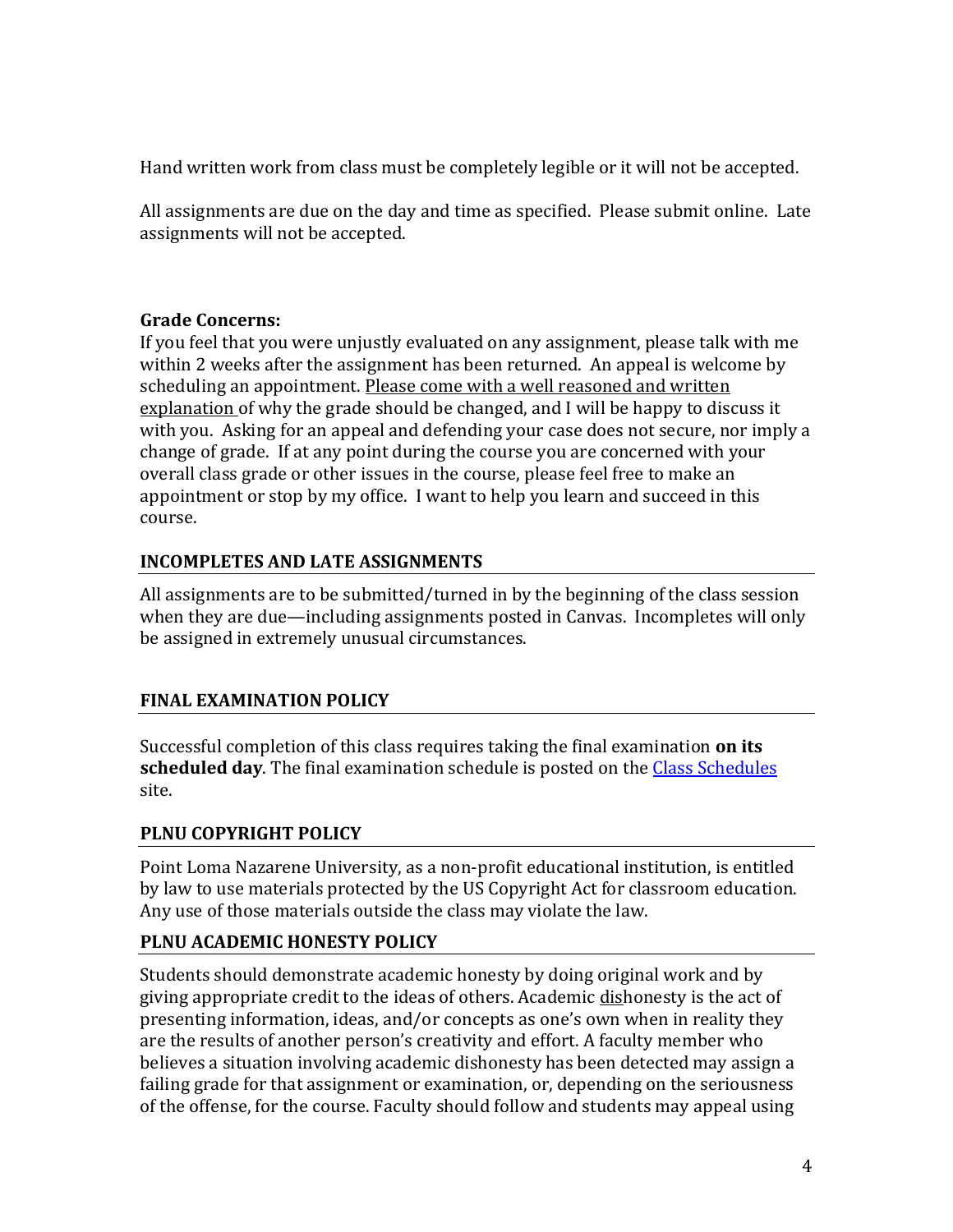the procedure in the university Catalog. See **Academic Policies** for definitions of kinds of academic dishonesty and for further policy information.

# **PLNU ACADEMIC ACCOMMODATIONS POLICY**

If you have a diagnosed disability, please contact PLNU's Disability Resource Center (DRC) within the first two weeks of class to demonstrate need and to register for accommodation by phone at 619-849-2486 or by e-mail at **DRC@pointloma.edu.** See [Disability Resource Center](http://www.pointloma.edu/experience/offices/administrative-offices/academic-advising-office/disability-resource-center) for additional information.

# **PLNU ATTENDANCE AND PARTICIPATION POLICY**

Regular and punctual attendance at all classes is considered essential to optimum academic achievement. If the student is absent from more than 10 percent of class meetings, the faculty member can file a written report, which may result in deenrollment. If the absences exceed 20 percent, the student may be de-enrolled without notice until the university drop date or, after that date, receive the appropriate grade for their work and participation. See **Academic Policies** in the Undergraduate Academic Catalog.

#### **Presentations:**

Presentations can be a nervous experience for some. Please NEVER walk in on a presentation under any circumstances. Do not leave either, but simply wait until you hear applause and then enter the classroom quietly and quickly.

#### **Appearance:**

Your physical appearance on presentation days is important. You should be neatly groomed and dressed in a way that suggests you expect to be taken seriously. **At a minimum** this means a dress shirt and dress slacks for men, and dress skirt or dress slacks and blouse for women. Please do not wear hats, tennis shoes, shorts, jeans, or chew gum during your presentations. Physical appearance has been shown to affect the credibility of public speakers and as a result will also affect yours in this class!

# **Class Schedule**

# **Please complete class readings before class on the date assigned.**

| Date         | Discussion/Activity/Assignment                                                                       | <b>Readings</b> |
|--------------|------------------------------------------------------------------------------------------------------|-----------------|
| 1) T Aug. 30 | Introduction to Public Relations<br>Syllabus Review<br>Intro to PR Daily<br>Intro to PR Plan project | Ch. 1           |
| 2) M Sept 12 | Jobs in Public Relations<br><b>Brief History of PR</b>                                               | Ch. 2 & 3       |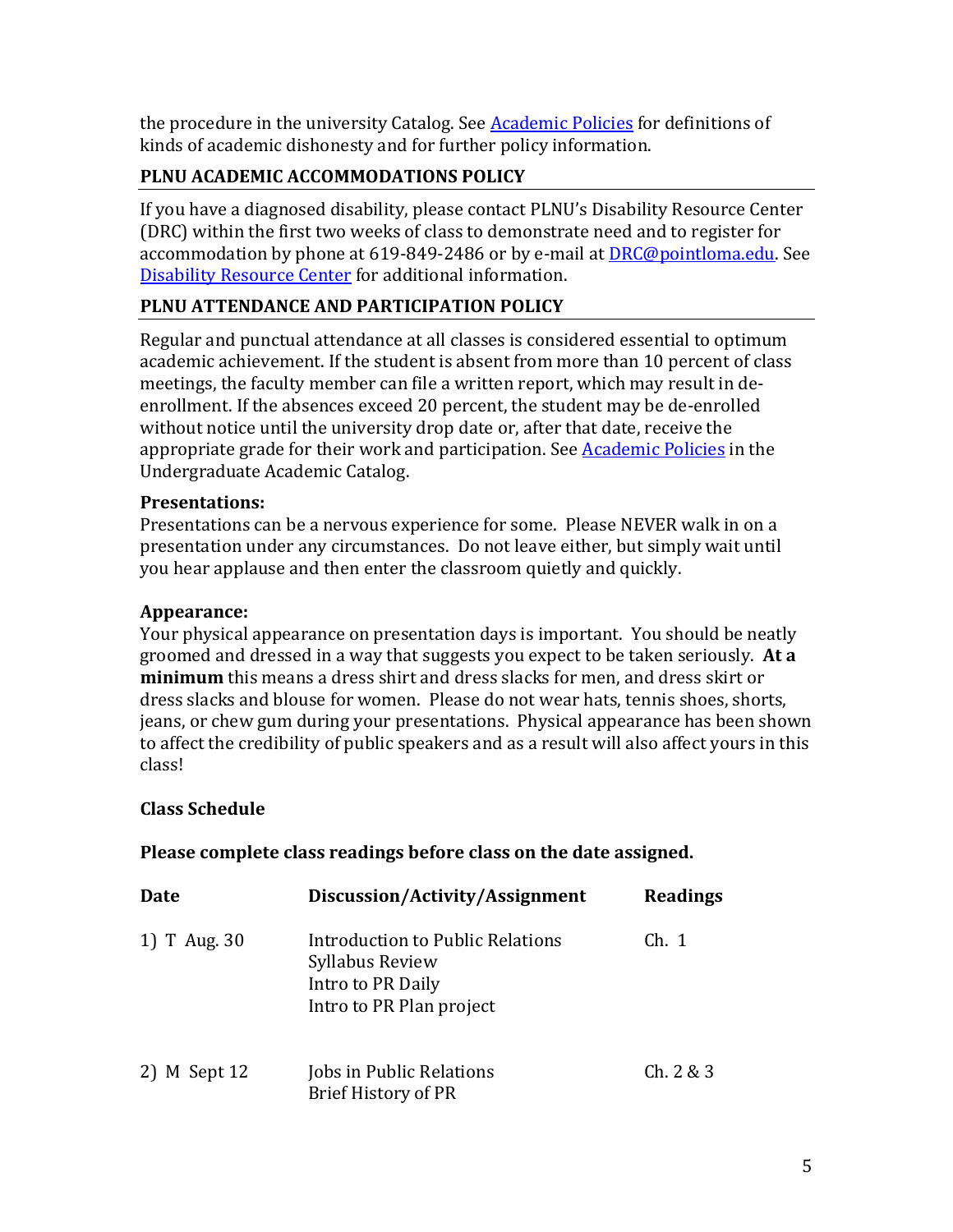|              | Internship/Job Hunting Tips<br>Speaker: PR Manager/Education<br>Group discussion/client selection<br><b>Weekly Roundup/Case Study</b>                      |         |
|--------------|------------------------------------------------------------------------------------------------------------------------------------------------------------|---------|
| 3) M Sept 19 | The Publics & Stakeholders in PR<br>Group: Identify stakeholders<br>Assignment due: Client overview & situation analysis<br>Case study/current events quiz | Ch.4    |
| 4) M Sept 26 | Communication Theory & Public Opinion Ch. 5<br>Speaker: Agency<br><b>Weekly Roundup</b><br><b>Assignment Due: PR Campaign Goals &amp; Objectives</b>       |         |
| 5) M Oct. 3  | Research & Evaluation<br><b>Weekly Roundup</b><br>Case study/current events quiz                                                                           | Ch. 7   |
| 6) M Oct 10  | Strategies & Tactics of PR<br>Speaker: Corporate PR Manager<br>Roundtable: tactics<br>Current events/case study quiz                                       | Ch.8    |
| 7) M Oct 17  | Mid-Term Exam                                                                                                                                              |         |
| 8) M Oct 24  | Tactics of PR<br>Digital PR<br>Weekly roundup<br><b>Assignment Due: PR Campaign Strategies &amp; Tactics</b>                                               | Ch.9    |
| 9) M Nov 7   | Multi-Media & PR<br>Speaker: Government Agency<br>Current events/case study quiz                                                                           | Chp. 10 |
| 10) M Nov 14 | Social Media<br>Speaker: Social Media<br>Current events/case study quiz                                                                                    | Ch. 11  |
| 11) M Nov 21 | Ethics in PR<br><b>Assignment due: Budget &amp; Evaluation</b><br><b>Current Events/Case study quiz</b>                                                    | Ch.6    |